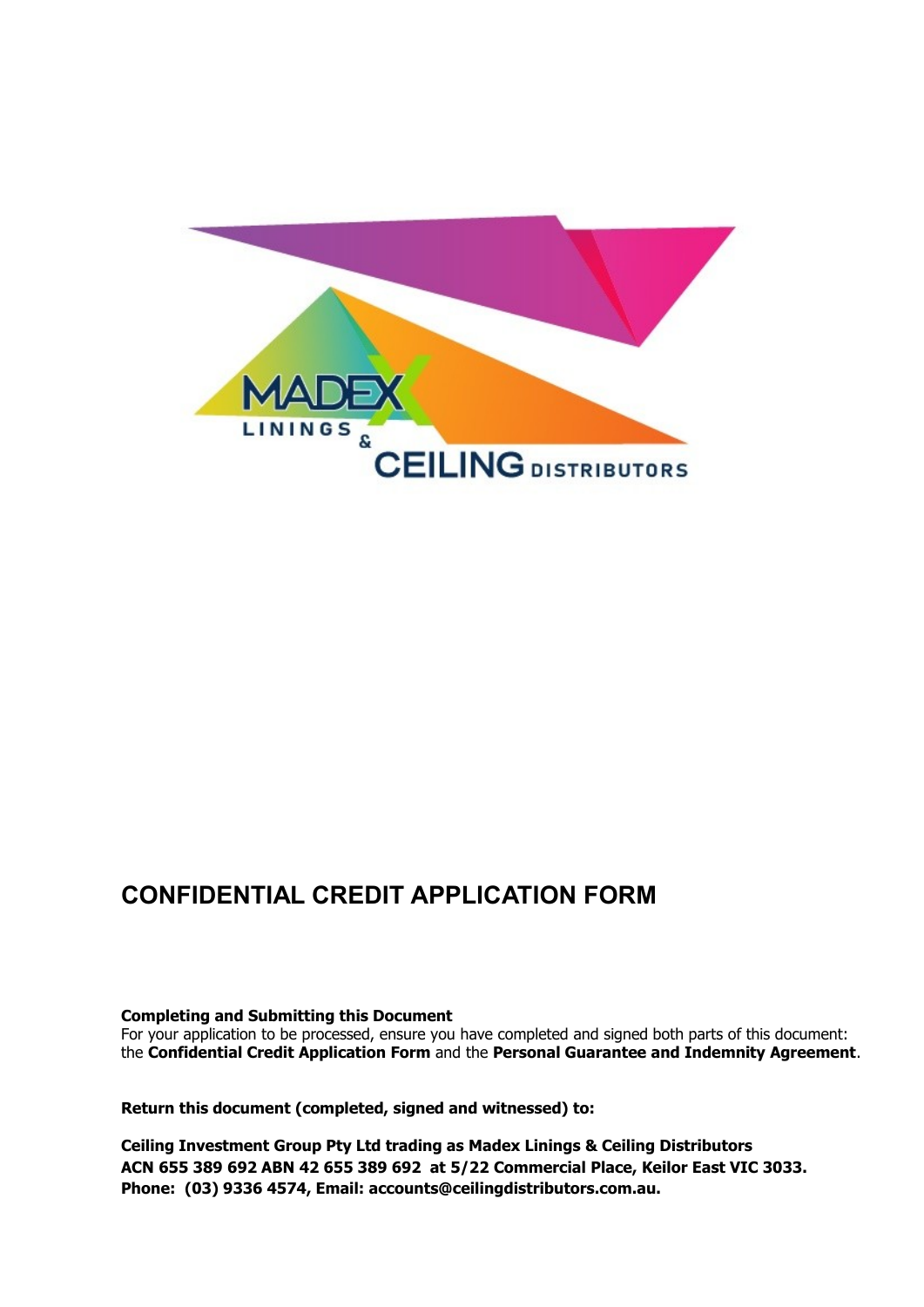# **CONFIDENTIAL CREDIT APPLICATION**



#### **Completing and Submitting this Document**

Thank you for applying for credit facilities with Ceiling Investment Group Pty Ltd trading as Madex Linings & Ceiling Distributors ACN 655 389 692 ABN 42 655 389 692 of 5/22 Commercial Place, Keilor East VIC 3033. For your application to be processed, it is necessary to complete and sign both parts of this document: the **Confidential Credit Application Form** and the **Personal Guarantee and Indemnity Agreement**.

**Return this document (completed, signed and witnessed) to Ceiling Investment Group Pty Ltd trading as Madex Linings & Ceiling Distributors.** 

|                         | Sales Representative_ | Sales Representative to complete for office use only |  |
|-------------------------|-----------------------|------------------------------------------------------|--|
| <b>Application Date</b> | Branch                | Phone No                                             |  |

| Section 1 - All Applicants Complete this Section.                        |                                                            |
|--------------------------------------------------------------------------|------------------------------------------------------------|
| <b>Enter all details relevant to your Business.</b>                      |                                                            |
| Pty Ltd/Ltd Company<br><b>Business Operates as</b>                       | Sole Trader<br>Trustee<br>Partnership                      |
| <b>Business/Company Name</b>                                             | <b>ABN</b>                                                 |
| <b>Trading Name</b>                                                      |                                                            |
| <b>Trust Name</b>                                                        |                                                            |
| <b>Postal Address</b>                                                    |                                                            |
| <b>Business/Street Address</b>                                           |                                                            |
| <b>Ph. Business</b><br><b>After Hours</b>                                | $\vert \hspace{.06cm} ( \hspace{.1cm} )$<br><b>Mobile</b>  |
| <b>Email</b><br>Fax                                                      |                                                            |
| <b>Year Business Commenced</b><br><b>Nature of Business</b>              |                                                            |
| <b>Bank Name</b><br><b>BSB No</b>                                        | <b>Account No</b>                                          |
| <b>Contracting/Building Licence No</b>                                   |                                                            |
| Credit Amounts Required Enter an estimated amount required per month:    |                                                            |
| <b>Section 2 - Companies, Sole Trader and Business Partnerships</b>      |                                                            |
| Enter all details for all Directors, Sole Traders and Business Partners. |                                                            |
| (1) Full Name                                                            | (3) Full Name                                              |
| <b>Drivers Licence No</b><br><b>DOB</b>                                  | <b>Drivers Licence No</b><br><b>DOB</b>                    |
| <b>Residential Address</b>                                               | <b>Residential Address</b>                                 |
| <b>Postcode</b>                                                          | <b>Postcode</b>                                            |
| <b>Residence:</b><br>Owned<br>Rented                                     | <b>Residence:</b><br>Owned<br>Rented                       |
| (2) Full Name                                                            | (4) Full Name                                              |
| <b>Drivers Licence No</b><br><b>DOB</b>                                  | <b>DOB</b><br><b>Drivers Licence No</b><br>$\prime$        |
| <b>Residential Address</b>                                               | <b>Residential Address</b>                                 |
|                                                                          |                                                            |
| <b>Postcode</b><br>Residence:<br>_Owned<br>Rented                        | <b>Postcode</b><br><b>Residence:</b><br>Rented<br>__ Owned |
|                                                                          |                                                            |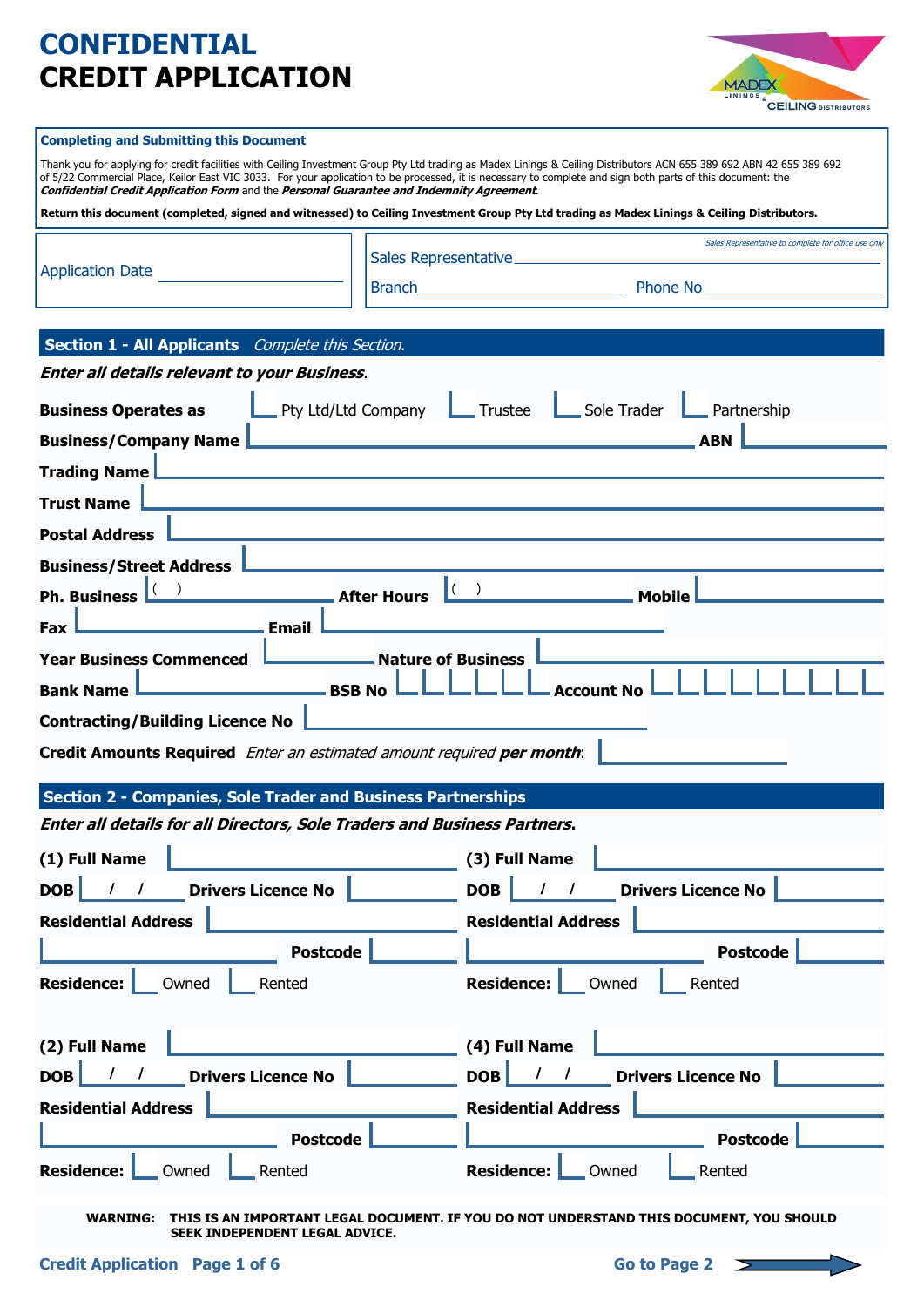## **CONFIDENTIAL CREDIT APPLICATION FORM (continued)**

| Section 3 - Spouses of Directors, Sole Traders and Business Partners                                                                                                                                                                      |              |                                                                                                                  |  |                 |
|-------------------------------------------------------------------------------------------------------------------------------------------------------------------------------------------------------------------------------------------|--------------|------------------------------------------------------------------------------------------------------------------|--|-----------------|
| <b>Enter all details for Spouses of all Directors, Sole Traders and Business Partners.</b>                                                                                                                                                |              |                                                                                                                  |  |                 |
| (1) Spouse Full Name                                                                                                                                                                                                                      |              | (3) Spouse Full Name                                                                                             |  |                 |
| DOB<br>/ / Drivers Licence No                                                                                                                                                                                                             |              | / / Drivers Licence No<br>DOB                                                                                    |  |                 |
|                                                                                                                                                                                                                                           |              |                                                                                                                  |  |                 |
| <b>Residential Address</b>                                                                                                                                                                                                                |              | <b>Residential Address</b>                                                                                       |  |                 |
| <b>Postcode</b>                                                                                                                                                                                                                           |              |                                                                                                                  |  | <b>Postcode</b> |
|                                                                                                                                                                                                                                           |              |                                                                                                                  |  |                 |
| (2) Spouse Full Name                                                                                                                                                                                                                      |              | (4) Spouse Full Name                                                                                             |  |                 |
| DOB<br>/ / Drivers Licence No                                                                                                                                                                                                             |              | <b>DOB</b><br><b>Drivers Licence No</b><br>$\overline{1}$                                                        |  |                 |
| <b>Residential Address</b>                                                                                                                                                                                                                |              | <b>Residential Address</b>                                                                                       |  |                 |
| <b>Postcode</b>                                                                                                                                                                                                                           |              |                                                                                                                  |  | <b>Postcode</b> |
|                                                                                                                                                                                                                                           |              |                                                                                                                  |  |                 |
| Section 4 - All Applicants Complete this Section.                                                                                                                                                                                         |              |                                                                                                                  |  |                 |
| <b>Enter Trade References - Major Suppliers.</b>                                                                                                                                                                                          |              |                                                                                                                  |  |                 |
| <b>NAME</b>                                                                                                                                                                                                                               |              | <b>LOCATION</b>                                                                                                  |  | <b>PHONE NO</b> |
| 1.                                                                                                                                                                                                                                        |              |                                                                                                                  |  |                 |
| 2.                                                                                                                                                                                                                                        |              |                                                                                                                  |  |                 |
| 3.                                                                                                                                                                                                                                        |              |                                                                                                                  |  |                 |
|                                                                                                                                                                                                                                           |              |                                                                                                                  |  |                 |
| Section 5 - All Applicants Complete this Section.                                                                                                                                                                                         |              |                                                                                                                  |  |                 |
| <b>History of Solvency</b>                                                                                                                                                                                                                |              |                                                                                                                  |  |                 |
| Has the Applicant or anyone associated with the Applicant been:                                                                                                                                                                           |              |                                                                                                                  |  |                 |
| YES/NO<br>A. Bankrupt or used Part X of the Bankruptcy Act?<br>B. Involved with the management or control of a business which has been wound up, had receivers appointed or<br>entered into a scheme for the benefit of creditors? YES/NO |              |                                                                                                                  |  |                 |
|                                                                                                                                                                                                                                           |              | and the control of the control of the control of the control of the control of the control of the control of the |  |                 |
| Section 6 - All Applicants Complete this Section.                                                                                                                                                                                         |              |                                                                                                                  |  |                 |
| <b>Financial Details</b>                                                                                                                                                                                                                  |              |                                                                                                                  |  |                 |
| Are business premises owned or leased?                                                                                                                                                                                                    | $\Box$ Owned | Leased                                                                                                           |  |                 |
| If owned, are premises subject to mortgage or charge? __________________________                                                                                                                                                          |              |                                                                                                                  |  |                 |
| Is there any other charge or mortgage on the business assets? YES/NO                                                                                                                                                                      |              |                                                                                                                  |  |                 |
|                                                                                                                                                                                                                                           |              |                                                                                                                  |  |                 |
| Does any financial institution, company or person hold personal guarantees or other form of security from you personally,<br>your spouse or your company?<br><b>THES/NO</b>                                                               |              |                                                                                                                  |  |                 |
| If yes, please provide details: example and a series of the series of the series of the series of the series of the series of the series of the series of the series of the series of the series of the series of the series o            |              |                                                                                                                  |  |                 |
| WARNING: THIS IS AN IMPORTANT LEGAL DOCUMENT. IF YOU DO NOT UNDERSTAND THIS DOCUMENT, YOU SHOULD<br>SEEK INDEPENDENT LEGAL ADVICE.                                                                                                        |              |                                                                                                                  |  |                 |

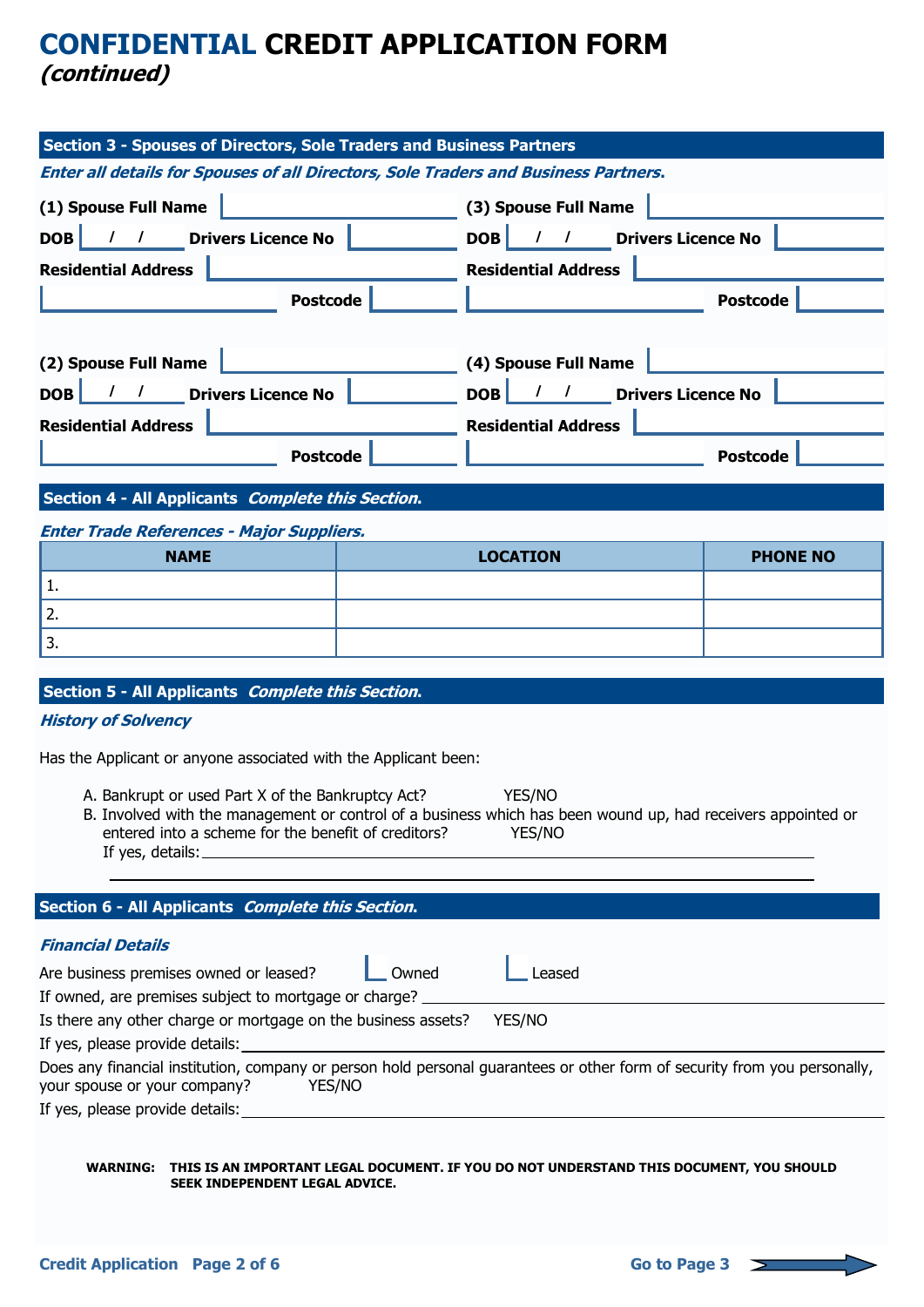## **CREDIT ACCOUNT TERMS AND CONDITIONS**

**PLEASE READ FULLY THESE TERMS AND CONDITIONS BEFORE SIGNING THIS APPLICATION FORM** 

The terms and conditions set out in this form will apply to credit extended by Ceiling Investment Group Pty Ltd trading as Madex Linings & Ceiling Distributors ACN 655 389 692 ABN 42 655 389 692 (Hereinafter called the Supplier) and any of its related bodies corporate (as defined by the Corporations Act 2001) or assigns, and your signed application will be evidence of your agreement to that effect.

- \* "Goods" includes services.
- \* "Supplier" means Ceiling Investment Group Pty Ltd trading as Madex Linings & Ceiling Distributors or any of its related bodies corporate (as defined by the Corporations Act 2001) or assigns from whom Goods are purchased.
- \* "Customer" or "Buyer" means the party making this application for credit.
- \* "Property" means all property owned by the Customer now or in the future, solely or jointly.

#### **1. TERMS OF ACCOUNT**

- a) Trading Terms are strictly 30 Days, unless otherwise stated in writing by the Supplier, and Payment is to be received by the Supplier, within 30 Days or otherwise agreed, following the month/date of invoicing/billing.
- b) The Customer agrees to pay any stamp duty assessed on this document.
- c) The Customer must advise the Supplier in writing of any changes in its business structure as shown in this application within two (2) business days of such change occurring. The person or entity, shown in the Supplier's records as the Customer, remains liable to the Supplier for Goods supplied until the Supplier has accepted a fresh credit application from the person or entity operating the new business structure.

If you fail to observe any of the above terms, or you have made a misrepresentation to the Supplier or given information which is untrue, credit facilities may be withdrawn and all charges made to your account will become due immediately.

### **2. OVERDUE ACCOUNTS**

- a) Any amount not paid by the due date will, at the discretion of the Supplier, be subject to interest charged at 1.5% per month calculated on a daily basis on any monies due but unpaid. Such interest will be calculated from the due date of payment.
- The parties agree that this amount is a genuine pre-estimate of the Supplier's damages and is not a penalty.
- b) The Customer agrees to pay all the Supplier's reasonable costs & expenses, legal costs and any expenses incurred by the Supplier in connection with recovery of amounts overdue including debt collection / mercantile agent's fees of 15% on debt, interest and costs.
- c) The Customer grants to the Supplier an express legal and equitable charge over the customer's freehold or leasehold property for the amounts due on overdue accounts. The Customer agrees to deliver to the Supplier, within seven (7) days of demand, a properly executed Memorandum of Mortgage in a form approved by the Supplier and which includes a covenant providing that interest may be charged on all outstanding monies at the rate of 1.5% per month calculated on a daily basis on any monies due but unpaid. Such interest will be calculated from the due date of payment.
- d) The Company and/or individual person(s) referred to in Section (1) and/or (2) of this application hereby Charge all their Right, Title, Interest (if any) in the property or properties referred to in Section (1) and (2) of this application and also any property or properties that they own currently or may acquire in the future solely or jointly or have or become to have a beneficial interest in, in favour of the Supplier, With the due and punctual observance and performance of all of the obligations of the Customer/Buyer. Such person(s) acknowledge that the Supplier, may at its discretion register and lodge a Caveat(s) on such property or properties in respect of the interests conferred on it under this clause. Such registration of a Caveat by the Supplier over the Customer(s) property or properties shall not be challenged by the Customer/Buyer in any way whatsoever, and the Buyer agrees not to take any steps in filing a "Lapsing Notice" via the Land Titles Office to have the Caveat removed, until such time the Buyer has paid all monies owing by it to the Supplier as claimed from time to time.

## **3. TERMS AND CONDITIONS**

Goods will be supplied on the Supplier's then current terms and conditions of sale as detailed on the invoice or docket for Goods supplied with any alterations as may be notified to the Customer at point of sale.

The credit allowed under this application is limited to the higher of the amount advised by the Supplier or the amount of credit extended.

### **4. TITLE OF GOODS**

Unless the Supplier specifies otherwise in writing, all Goods sold to the Customer will remain the property of the Supplier until the full purchase price is paid to the Supplier. Ownership of the goods by the Supplier is not affected by delivery. The Supplier will have the right to retake possession of Goods, which have not been paid for, in accordance with the Supplier's terms of payment. The Customer gives the Supplier and its employees and agents for the time being the express right to enter upon the customer's premises on reasonable notice to the Customer for the purpose of recovery of the Supplier's goods. If prior to transfer of title, the Customer sells the Goods or uses the Goods in some manufacturing or construction process of its own or of a third party, then the Customer will hold the proceeds of such sale or process, as relates to the Goods in trust, for the Supplier.

#### **5. APPLICATION OF THE PPSA**

- a) In this Clause 5, PPSA means the Personal Property Securities Act 2009. Any term used in this clause defines in the PPSA, it has the same meaning in this clause.
- b) This Clause 5 applies to the extent that the Supplier's interest in any Goods is a security interest.
- c) The Customer acknowledges and agrees that the Supplier may apply to register a security interest in the Goods at any time before or after delivery of the Goods. The Customer waives its right under s 157 of the PPSA to receive notice of any verification of the registration.
- d) The Supplier can apply amounts it receives from the Customer towards amounts owing to it in such order as the Supplier chooses.
- e) If the Customer defaults in the performance of any obligation owed to the Supplier under these terms and conditions or any other agreement for the Supplier to supply Goods to the Customer, the Supplier may enforce its security interest in any Goods by exercising all or any of its rights under these terms and conditions or the PPSA. To the maximum extent permitted by law, the Customer and the Supplier agree that the following provisions of the PPSA do not apply to the enforcement by the Supplier of its security interest in the Goods: sections, 95, 118, 121(4), 125, 130, 132(3)(d), 132(4), 135, 142 and 143.



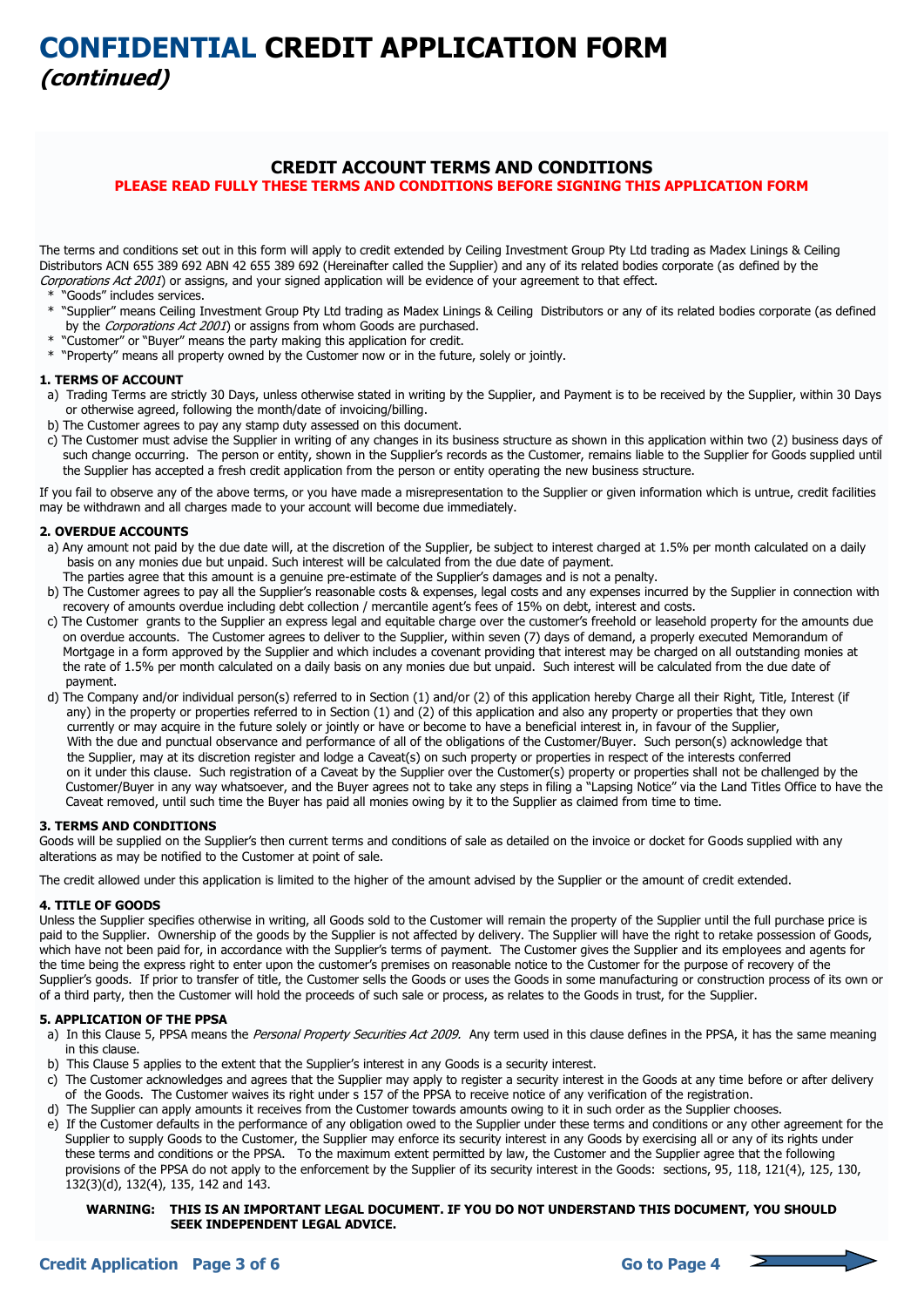# **CONFIDENTIAL CREDIT APPLICATION FORM (continued)**

## **CREDIT ACCOUNT TERMS AND CONDITIONS (CONT'D)**

**PLEASE READ FULLY THESE TERMS AND CONDITIONS BEFORE SIGNING THIS APPLICATION FORM** 

#### **5. APPLICATION OF THE PPSA (cont'd)**

- f) The Customer and the Supplier agree not to disclose information of the kind mentioned in s 275(1) of the PPSA, except in circumstances required by sections 275(7)(b)-(e) of the PPSA.
- g) The Customer must promptly do anything required by the Supplier to ensure that the Supplier's security interest is a perfected security interest and has priority over all other security interests in the Goods.
- h) Nothing in this Clause 5 is limited by any other provision of these terms and conditions or any other agreement between the parties.

## **6. PRIVACY DISCLOSURE AND CONSENT**

I consent to and authorise the Supplier:

- a) to obtain information about my personal or commercial credit worthiness from my bank or any trade referee disclosed in this document and any other credit provider and credit reporting agency for the purposes of assessing the application for credit, or in connection with any guarantee.
- b) to use, disclose or exchange with other credit providers information about my personal or commercial credit arrangements in order to assess the application for credit (including whether to accept as Guarantor any person signing), monitor credit worthiness and collect overdue accounts.
- c) to disclose the contents of a credit report by a credit reporting agency to the Supplier's solicitors or mercantile agents.

The Supplier is bound by and complies with the National Privacy Principles in relation to the collection and disclosure of information regarding individuals. If you or a Guarantor do not provide the personal information requested in this document the Supplier may be unable to process the application.

## **APPLICANT SIGNATURE/S**

Application is hereby made for a credit account. I agree to be bound by the above terms, and consent to the terms under the Privacy Act 1988, as detailed in Clause 6 of the terms and conditions above. I acknowledge that the Supplier might in future acquire additional subsidiaries, which may supply Goods to me on credit, and I agree that the above terms will apply to the purchase of those Goods.

| ALL DIRECTORS, SOLE TRADERS AND BUSINESS PARTNERS SIGN<br><b>BELOW</b> | <b>INDEPENDENT WITNESS SIGN BELOW</b><br>(Not Spouses or Family Members) |
|------------------------------------------------------------------------|--------------------------------------------------------------------------|
| (1) SIGNED BY                                                          | (1) WITNESSED BY                                                         |
| Signature                                                              | Signature                                                                |
| Print Name of Signatory                                                | Print Name of Signatory                                                  |
| Date                                                                   | Date                                                                     |
| (2) SIGNED BY                                                          | (2) WITNESSED BY                                                         |
| Signature                                                              | Signature                                                                |
| Print Name of Signatory                                                | Print Name of Signatory                                                  |
| Date                                                                   | Date                                                                     |
| (3) SIGNED BY                                                          | (3) WITNESSED BY                                                         |
| Signature                                                              | Signature                                                                |
| Print Name of Signatory                                                | Print Name of Signatory                                                  |
| Date                                                                   | Date                                                                     |
| (4) SIGNED BY                                                          | (4) WITNESSED BY                                                         |
| Signature                                                              | Signature                                                                |
| Print Name of Signatory                                                | Print Name of Signatory                                                  |
| Date                                                                   | Date                                                                     |

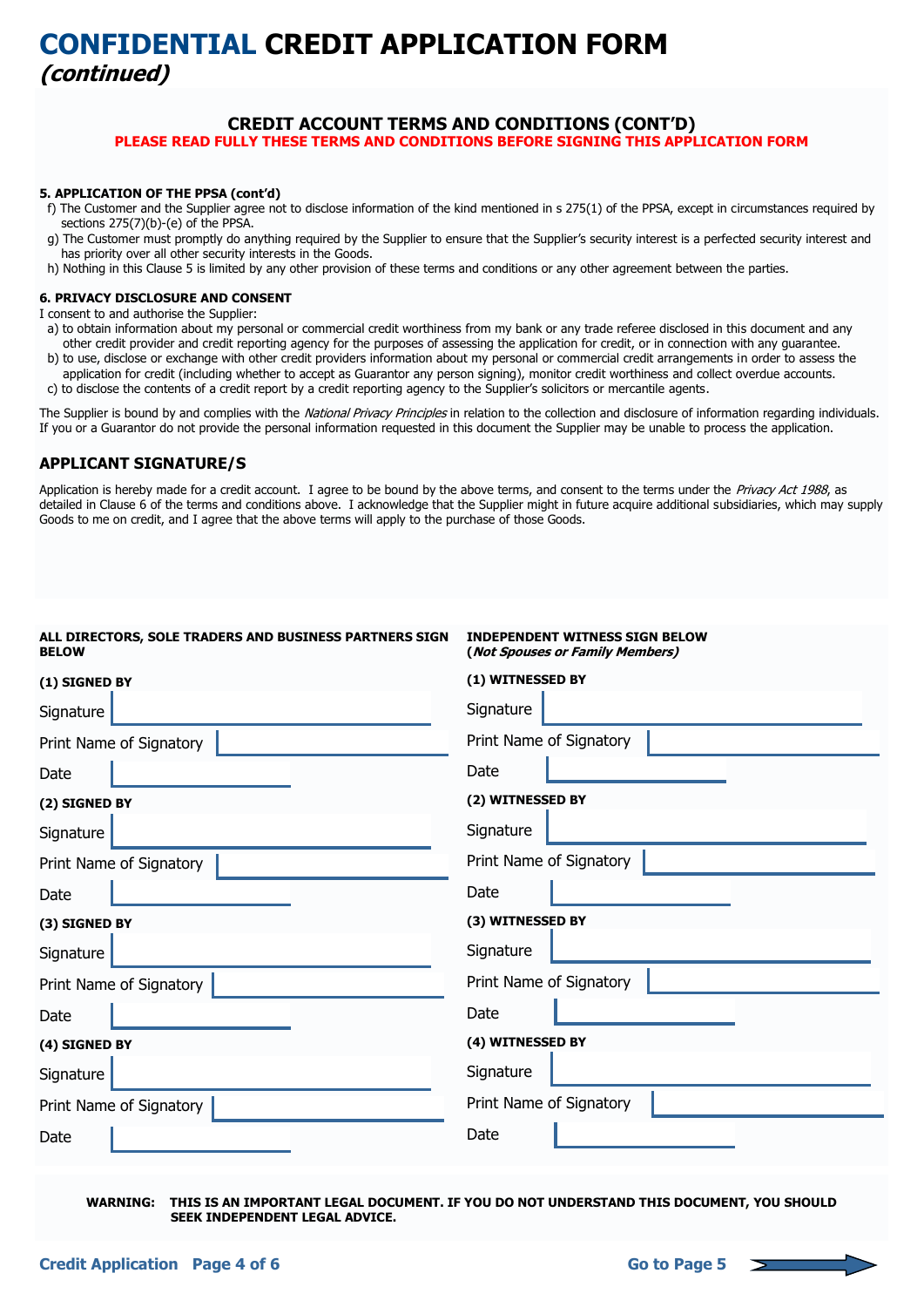# **CONFIDENTIAL PERSONAL GUARANTEE AND INDEMNITY AGREEMENT**

#### **Important Note**

of

As part of your application for credit, this **Personal Guarantee and Indemnity Agreement** must be completed and signed by all Directors, Sole traders and Business Partners in the presence of Independent Witnesses (not Spouses or Family Members).

**Spouses of all Directors, Sole Traders and Business Partners are requested to also sign as Guarantors in the presence of Independent Witnesses.** 

To: Ceiling Investment Group Pty Ltd trading as Madex Linings & Ceiling Distributors ACN 655 389 692 ABN 42 655 389 692 and to each related body corporate of Ceiling Investment Group Pty Ltd trading as Madex Linings & Ceiling Distributors or its assigns here known as the "Supplier".

I the undersigned have requested the Supplier to

| supply |                                                                | trading as                     | (the Customer) |
|--------|----------------------------------------------------------------|--------------------------------|----------------|
|        | Business or Company Name                                       | Trading Name and/or Trust Name |                |
| of     |                                                                |                                |                |
|        | Address of Business or Company                                 |                                |                |
|        | with Goods on credit. Should the Supplier elect to do so then: |                                |                |

- 1. I will indemnify the Supplier against any losses, costs, charges and expenses of any nature, which it might incur as a result of any default by the Customer as per Credit Account Terms and Conditions Pages 3-5 of the document or arising under this Guarantee. I agree that I will pay any stamp duty assessed on this Guarantee.
- 2. I will also be responsible to the Supplier for all outstanding monies due now or at any time in the future for Goods supplied by the Supplier to the Customer from time to time.
- 3. Both my Indemnity and my Guarantee are continuing security and will not be affected (whether or not I have notice of the following matters).
	- (a) If the Supplier:
		- (i) grants any extension of time or other indulgence to the Customer
		- (ii) refuses further credit to the Customer
		- (iii) Varies the terms of the Customer's account, or the arrangements between the Supplier and the Customer are changed in any other way (even if this increases my liability under this Guarantee and Indemnity).
	- (b) By the release of any of the Guarantors or if this Guarantee is unenforceable against any one or more of the Guarantors;
	- (c) If any payment by the Customer is later avoided by law.
- 4. I agree that each application for credit made by the Customer to any related body corporate of the Supplier is deemed to have been accepted from the date of the first invoice to the Customer; and without further notice to me, this Guarantee extends to all liabilities from the Customer to that related body corporate.
- 5. The Guarantee and Indemnity extends to credit given to the Customer in the future by a company which is not now, but at the time that such credit is extended, has become a related body corporate of the Supplier and may in such case be enforced by the Supplier.
- 6. This Guarantee may be withdrawn by the Guarantor, only at the expiry of fourteen (14) days from the day on which written notice of withdrawal is actually received at the Supplier's registered office by the Supplier's principal legal officer or regional credit manager, but will continue in force in respect of all debt incurred up to the date of withdrawal.
- 7. I agree that before providing credit to the Customer, the Supplier may seek from a credit agency a credit report containing personal information about me to assist in deciding whether to accept me as Guarantor for the Customer.
- 8. In this Guarantee:

"Goods" includes services and "Supplier" means Ceiling Investment Group Pty Ltd trading as Madex Linings & Ceiling Distributors and each related body corporate of Ceiling Investment Group Pty Ltd trading as Madex Linings & Ceiling Distributors and its assigns from whom Goods are purchased. Singular words include the plural and vice versa. Where there is more than one Guarantor, they will be bound jointly and severally.

"Related body corporate" has the same meaning as that given to the expression in the Corporations Act 2001. "Guarantee" means this Personal Guarantee and Indemnity Agreement. "Property" means all property owned by the Guarantor now or in the future, solely or jointly.

9. The Guarantor hereby agrees to charge all the equitable interest in freehold or leasehold property. The Guarantor agrees to deliver to the Supplier, within seven (7) days of demand, a properly executed Memorandum of Mortgage in a form approved by the Supplier and which includes a covenant providing that interest may be charged on all outstanding monies at the rate of 1.5% per month calculated on a daily basis on any monies due but unpaid. Such interest will be calculated from the due date of payment.

The Company and/or individual person(s) referred to in Section (1) and/or (2) of this application hereby Charge all their Right, Title, Interest (if any) in the property or properties referred to in Section (1) and (2) of this application and also any property or properties that they own currently or may acquire in the future solely or jointly or have or become to have a beneficial interest in, in favour of the Supplier, with the due and punctual observance and performance of all of the obligations of the Customer/Buyer. Such person(s) acknowledge that the Supplier, may at its discretion register and lodge a Caveat(s) on such property or properties in respect of the interests conferred on it under this clause. Such registration of a Caveat by the Supplier over the Customer(s) property or properties shall not be challenged by the Customer/Buyer in any way whatsoever, and the Customer/Buyer agrees not to take any steps in filing a "Lapsing Notice" via the Land Titles Office to have the Caveat removed, until such time the Customer/Buyer has paid all monies owing by it to the Supplier as claimed from time to time.

If the charge created by this clause is or becomes void or unenforceable, it may be severed from this agreement without any effect on its validity; and the Guarantor will not be exonerated in whole or part. Nor will the Supplier's rights, remedies or recourse against the Guarantor or any other Guarantor in any way be prejudiced or adversely affected by such a severance.